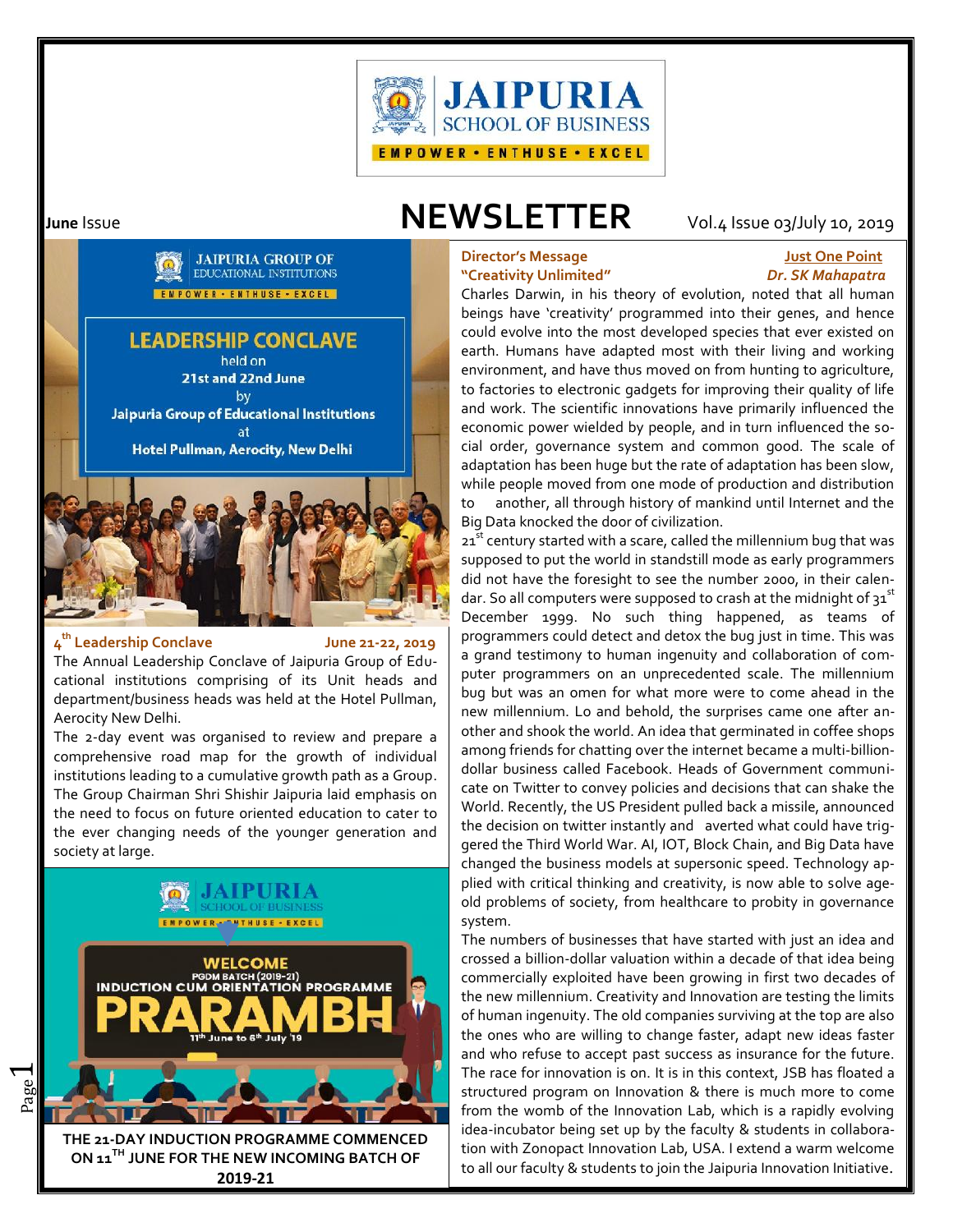### **International Yoga Day June 21, 2019**

The fifth International Yoga Day was celebrated with full enthusiasm and energy at JSB. Brahmakumari Sister Ruchi from the Indore Chapter explained in brief about Raja Yoga meditation. Raja Yoga meditation is practised with 'open eyes', which makes this method of meditation versatile, simple and easy to  $\mid$  comp practice. She also made the participants practice the Raja Yoga as for a few minutes. Sister Ruchi also emphasized upon spiritual awareness which gives us the power to choose good and positive thoughts over negative and wasteful ones.

Mr. Amit, an Entrepreneur by Profession and Disciple of the Brahmkumari's stated the importance of the foods we eat, its quantity and the pace at which it is consumed. He recommended Slow food as one of the healthier options. A plant based diet places lighter load on body organs thus leading to a healthier body.

The day was celebrated through Yoga of the mind and its matter.



### **Session by ISTD June 22, 2019**

A learning session on Management Theories was conducted by The Indian Society for Training and Development (ISTD) Noida Chapter at the campus. ISTD organizes Training Programs, all Chapter at the campus. ISTD organizes Training Programs, all all<br>over the country both at Chapter and National Levels. **Dr.** 15 **Anubha Walia Human Process Interventionist** and founder of  $\begin{bmatrix} 0 & 0 \\ 0 & 0 \end{bmatrix}$ **the Organization PRISM** was the Speaker for the event. Dr. Walia explained the usage of Aristotle's proofs, also known as the Organization PRISM was the Speaker for the event.<br>Dr. Walia explained the usage of Aristotle's proofs, also known as<br>persuasive appeals: Ethos, Logos, and Pathos as means of persuasion in our daily professional and personal life spheres. The  $\begin{bmatrix} 1 & 2 \\ 3 & 4 \end{bmatrix}$ session was enriching and knowledgeable. At the end of the session she had an interesting story making activity for the students on Management Theories was conducted by<br>for Training and Development (ISTD) Noida<br>mpus. ISTD organizes Training Programs, all<br>both at Chapter and National Levels. Dr.<br>man Process Interventionist and founder of ting up its



### **Workshop on Simulation Games**

Online management simulation games are excellent teaching resources for Management students. Dr. Debasish Das, one of the veteran in the industry, shared the relevance of simulation games and as an experiential aspect to learning about complex systems. According to Dr. Debasish this type of action learning has more impact on students than simply listening to a lecture or engaging in a case study discussion. Apart from introducing and debriefing about all aspects of the simulation a live hand on experience was shared given to the stulation a live hand on experience was shared give<br>dents through game 'Survival in the desert'. The fifth International Yoga Day was celebrated with full Online management simulation games are excellent teaching<br>enthusiasm and energy at JSB. Brahmakumari Sister Ruchi from resources for Management students. Dr. Debass



**Innovation Lab @JSB June 24, 2019 Innovation**

JSB has initiated the process of setting up an Innovation Lab to drive its Entrepreneurship & Incubation Centre into the Run mode.

In this regard, International Award Winning Innovator, author, serial-entrepreneur and philanthropist, Mr. Mayur Ramgir undertook a session on Innovation and Entrepreneurship. His organisation **Zonopact Innovation Laboratory** encourages young minds and acts as an incubator to promote innovation and growth of ideas. In this regard, International Award Winning Innovator, auth<br>serial-entrepreneur and philanthropist, Mr. Mayur Ran<br>undertook a session on Innovation and Entrepreneurship.<br>organisation Zonopact Innovation Laboratory encoura

JSB has signed an MoU with Zonopact India Pvt Ltd for setting up its Innovation lab, incubation centre and Research in allied area.



 $\boldsymbol{\sim}$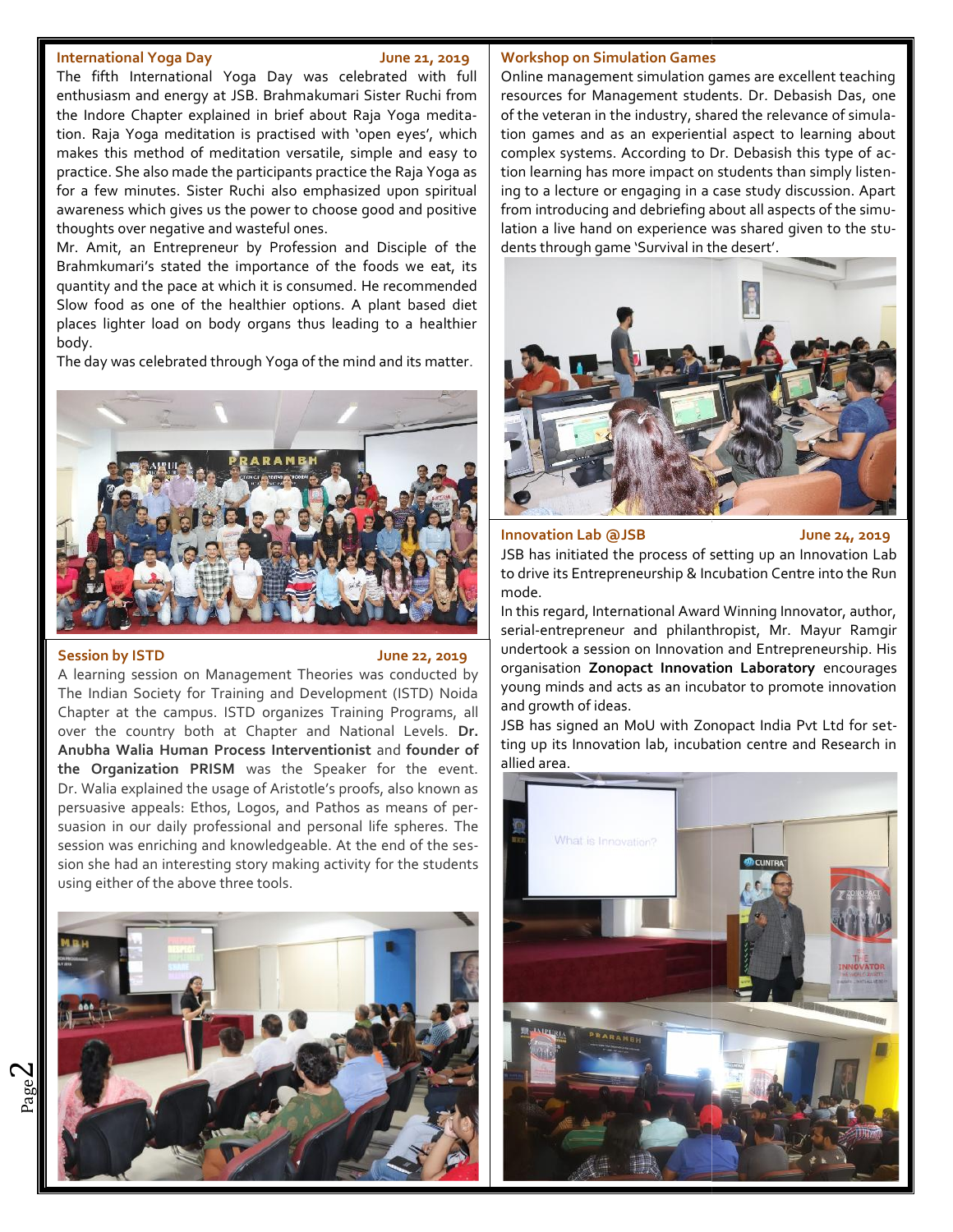### **Faculty Development Programme June 5-7, 2019**

Faculty members of JSB viz., Dr Nitin K Saxena, Dr Vartika Chaturvedi and Prof Naveen Luthra attended a FDP held by the Management Development Institute, Gurgaon on **"Contemporary Teaching Learning Andragogies in B-Schools".** The Resource Persons for the programme were Dr. Ritu Srivastva - Assistant Professor Marketing, Dr. Neeraj Jain - Professor, Business Communication and Dr. Nakul Gupta - Assistant Professor, Information Systems, all faculty members of MDI Faculty Development Programme<br>
Faculty members of JSB viz., Dr Nitin K Saxena, Dr Vartika Chaturvediant Development Games @Induction program<br>
and Prof Naven Luttle, Gurgaon on "Contemporary Teaching Learning<br>
Andragogies i

It was a 3-day programme. Day one included the learning of two new | and discussed with the students. techniques: **Storytelling and Theater**, two time-honored techniques **Storytelling and** which are highly relevant even in contemporary business. On the one hand theatrical techniques build on effective interpersonal and group communication skills, Story Telling revolves around building more effective and engaging content for Communication, Consumption and Action. The programme covered the following aspects: How to use different mode of theatrical techniques for effective verbal and non verbal communication; Effective Story Telling – designing the plot, which are highly relevant even in contemporary business. On the one<br>hand theatrical techniques build on effective interpersonal and group<br>communication skills, Story Telling revolves around building more ef-<br>fective and en (The frame Activity); Building Brand Conversations through the Customer Journey (case of Dove).

Day two started with various Management Games with a structured approach to bring out specific learning, invite behavioural change and connect them back to the real life work area. The focus with respect to  $\begin{array}{|c|c|}\hline \end{array}$ the Outbound Training approach was to impart learning on organizational needs such as Leadership, Strategic Thinking, Conflict Management, Team Building, Effective Communication, Mentoring and Skill Development. The programme structure on the second day was: Field | | | | | | | | Mine Game; Marble in the glass; Blindfold activity; Build the square. A Mine Game; Marble in the glass; Blindfold activity; Build the square. A **computer in the state of the set of the s**<br>demonstration of Simulation Games as a second technique and as an excellent teaching resource for Management students was made. These Simulation Games could be included in the classroom (indoor) excellent teaching resource for Management students was made.<br>These Simulation Games could be included in the classroom (indoor)<br>activities' list to demonstrate the practical applications of a business that management students learn in theory during the course. The interest and retention levels are highest when students can visualize and take decision based on what they are taught in theory classes. that management students learn in theory during the course. The in-<br>terest and retention levels are highest when students can visualize and<br>take decision based on what they are taught in theory classes.<br>Day three included Day two started with various Management Games with a structured<br>approach to bring out specific learning, invite behavioural change and<br>connect them back to the real life work area. The focus with respect to<br>the Outbound Tr

Day three included Technology enabled classroom learning. / Blended learning. The following areas were covered during the third day of the programme: Know the elements of various models in a blended Classroom; Understand how to create and post content and video to google classroom; Make connections with technology standards and best practice; Transfer the learning to students by applying various e- learning tools in an educational setting to engage students in blended/flipped classroom activities; How to differentiate between case and case study; Different modes of Google Search to be used in teaching; Parameters of publishing case in IVEY, HBR and other International reputed publishing house.



### **Management Games @Induction programme 2019**

During the 3-week Induction programme held for the new incoming batch of PGDM 2019-21, various management games like Marble and Pipe, Land Mines, Longest Tower were played by the students to inculcate the Team Building Spirit and aspects of organizational Behavior. Before every game a deep briefing was given and after the game learning outcomes were explained



ო